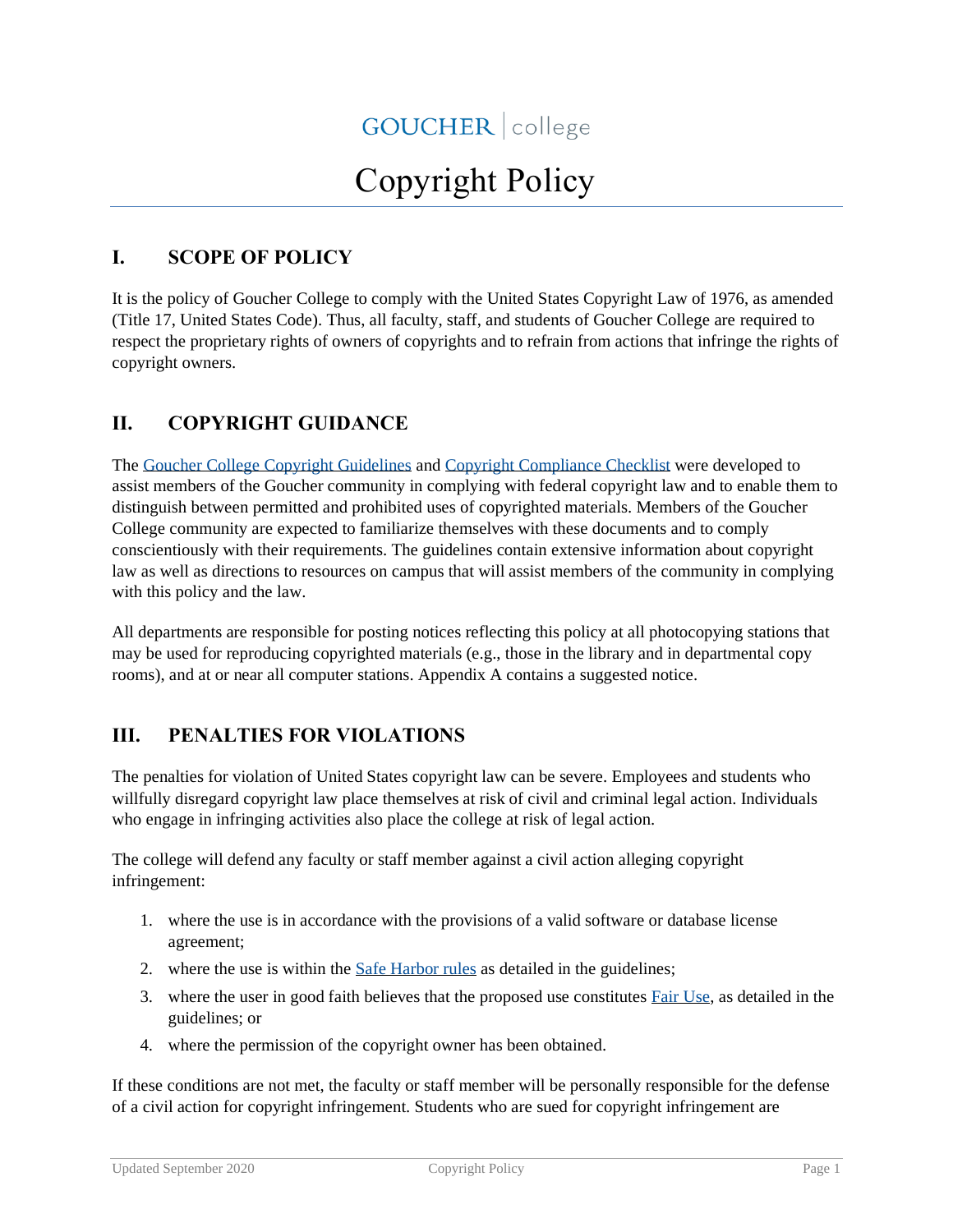generally not entitled to a defense provided by the college. In addition, members of the college community who willfully violate this Policy are subject to disciplinary action by the college up to and including termination, consistent with established college procedures.

Note: The full text of the guidelines, checklist, and Safe Harbor rules can be found on the [Goucher](http://www.goucher.edu/legal-counsel/all-policies-and-procedures-a-z/copyright-policy)  [website.](http://www.goucher.edu/legal-counsel/all-policies-and-procedures-a-z/copyright-policy)

#### **IV. RESPONSIBLE OFFICE**

The Office of the Provost is responsible for administering this policy.